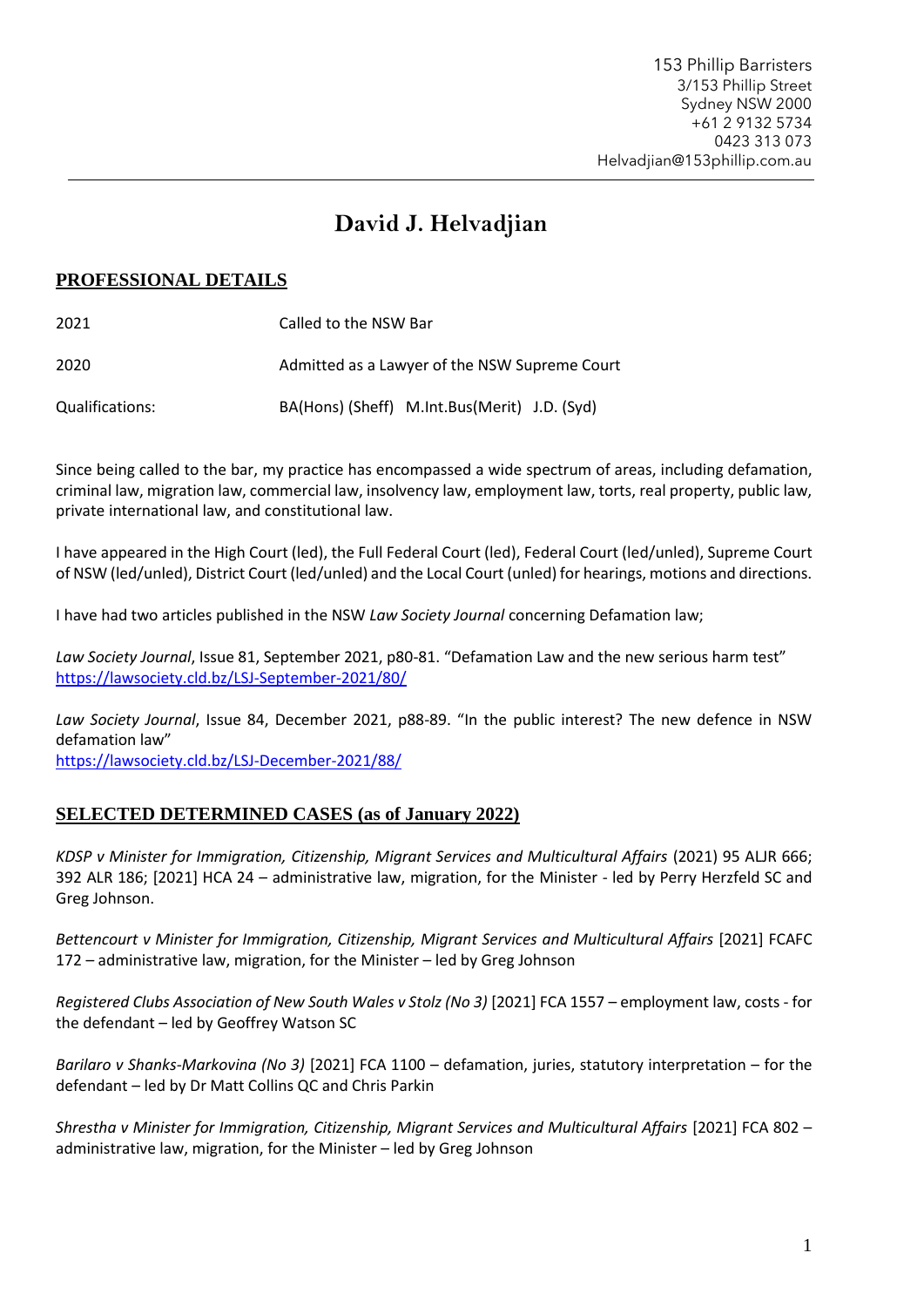*Barilaro v Shanks-Markovina (No 2)* (2021) 393 ALR 417; [2021] FCA 950 – defamation, constitutional law, parliamentary privilege – for the defendant – led by Dr Matt Collins QC and Chris Parkin

*Lewis v Battery Mineral Resources Ltd (in liq)* [2021] FCA 963 – corporations, winding up, application for appointment of special purpose liquidator – for the plaintiffs – led by Roger Marshall SC

*Rader v Haines* [2021] NSWDC 610 – defamation, private international law – for the defendants – led by Matthew Richardson SC

# **EDUCATION**

### 2015-2019 **University of Sydney Law School**

• Juris Doctor

Placed second overall in graduating cohort.

Received 11 High Distinctions (85%+), 10 Distinctions (75%+) and 3 Credits (65%+) from 24 subjects. Dean's List for Academic Excellence. Average mark of 81%. Some example results from my transcript:

Private International Law (Conflict of Laws); 90% Administrative Law; 89% Public International Law; 88% Torts; 87% Anti-Discrimination Law; 87% Market Manipulation and Insider Trading; 87% Criminal Law; 86% Media Law (Defamation); 85% Constitutional Law; 85% War Law and Use of Force; 85% Public Law; 81%

- 2005-2009 **University of Sydney Business School**
	- Master of International Business with Commercial Law with Merit, Distinction (81%) average

### 1997-2000 **University of Sheffield, England**

• Bachelors' Degree in Economics and Politics with Honours (2.1)

# **PREVIOUS LEGAL EXPERIENCE**

### **Federal Court of Australia** *- Associate to the Hon. Justice Rares* Oct. 2019-Oct. 2020

Justice Rares is the most senior NSW puisne judge and hears first instance and appeal matters across the full spectrum of the Federal Court of Australia's practice areas. His Honour is also the New South Wales registry convening judge for the Admiralty and Maritime National Practice Area as well as an Additional Judge of the Supreme Court of the ACT and a Judge of the Supreme Court of Norfolk Island.

I gained experience in the full scope of Federal Court matters, including Constitutional Law, Migration Law, Administrative Law, Defamation, Taxation, Corporations Law, Consumer Law, Admiralty and Maritime, Commercial law, Bankruptcy and Native Title.

### **National Justice Project -** *Legal Graduate* Aug. 2019-Oct. 2019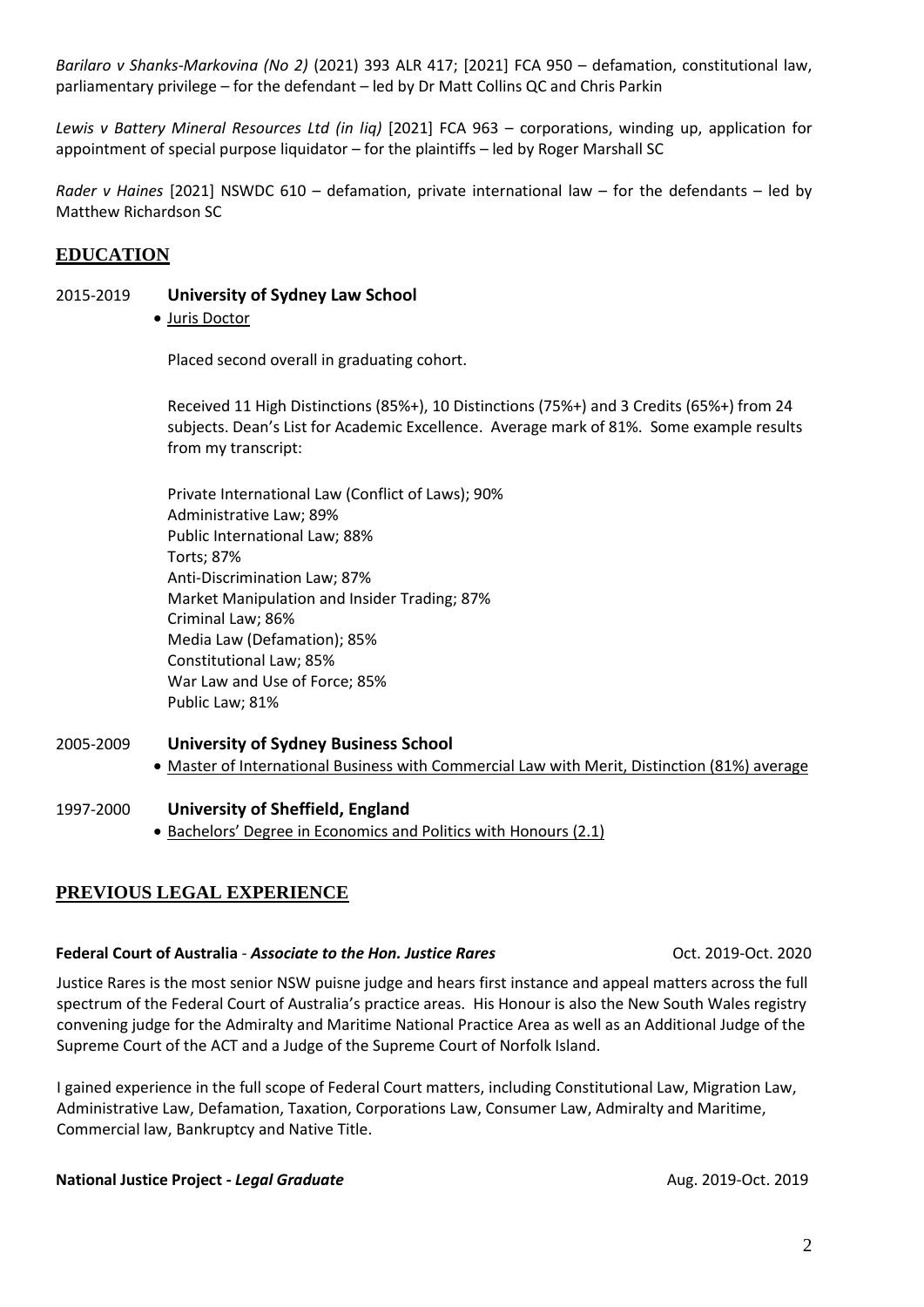NJP is a Human Rights not-for-profit Law firm focusing on strategic litigation. In my short time there I was given great exposure and responsibility.

I worked on various Torts, Discrimination, Refugee and Administrative law matters. Including matters involving privacy class actions, racial discrimination, refugee and migration law, illegal rendition and torture, excessive uses of force by government bodies and Coroner appeals.

# **7 Wentworth Selborne -** *Barristers' Research Assistant* Jul. 2019-Oct. 2019

Research, drafting and editing to assist with active briefs covering varied aspects of the law, from Commercial to Equity, to Criminal and to Administrative law.

After receiving offers from HerbertSmithFreehills, Ashurst, and Allens, I decided on Ashurst for my summer clerkship. I completed two rotations; Dispute Resolution and Competition.

During my Dispute Resolution rotation, I worked on a Supreme Court case involving the interpretation of a Deed, various investigations initiated by regulatory bodies, undertook research tasks and drafted a paper on Continuous Disclosure Requirements with respect to Class Actions.

During my Competition rotation, I worked on a large-scale Discovery matter, carried out research tasks and also drafted a paper on Fiduciary duties and whether they can be modified or extinguished by contract.

# **PREVIOUS COMMERCIAL EMPLOYMENT EXPERIENCE**

Prior to my law career I worked in a number of senior positions across Strategy, Management Consultancy and Banking. I am published in business journals and have spoken at many business conferences.

| TAL (formerly Tower Australia Limited, Australia's largest Life Insurer)<br>Head of Insights and Solutions<br>Head of Customer Engagement and Analytics                                                           | Jan.2015-Dec.2016<br>Oct. 2013-Jan.2015 |  |
|-------------------------------------------------------------------------------------------------------------------------------------------------------------------------------------------------------------------|-----------------------------------------|--|
| These were roles leading internal strategy functions for whole divisions.                                                                                                                                         |                                         |  |
| <b>Gallup Consulting - Principal</b>                                                                                                                                                                              | Jun.2009-Oct. 2013                      |  |
| Gallup Consulting is a strategy, human capital and Behavioural Economics management consultancy. I ran<br>teams, won and lead client engagements and had full execution responsibility on consulting engagements. |                                         |  |
| <b>Full Time Study</b>                                                                                                                                                                                            | Dec. 2008-Jun. 2009                     |  |
| <b>Completed Master's Degree</b>                                                                                                                                                                                  |                                         |  |
| Propertyroles.com                                                                                                                                                                                                 | Jul. 2008-Dec. 2008                     |  |
| <b>General Manager</b>                                                                                                                                                                                            |                                         |  |
| <b>Macquarie Bank, Westpac and Citibank</b>                                                                                                                                                                       | Jan. 2004-Apr. 2008                     |  |
| <b>Business Development Manager and Compliance Officer roles</b>                                                                                                                                                  |                                         |  |
| <b>Migration to Australia and settlement</b>                                                                                                                                                                      | Sept. 2003-Jan. 2004                    |  |
| ING Barings, Credit Suisse First Boston, Credit Lyonnais                                                                                                                                                          | Aug. 2000-Aug. 2003                     |  |

**Ashurst -** *Legal Clerk* Nov. 2017-Feb. 2018